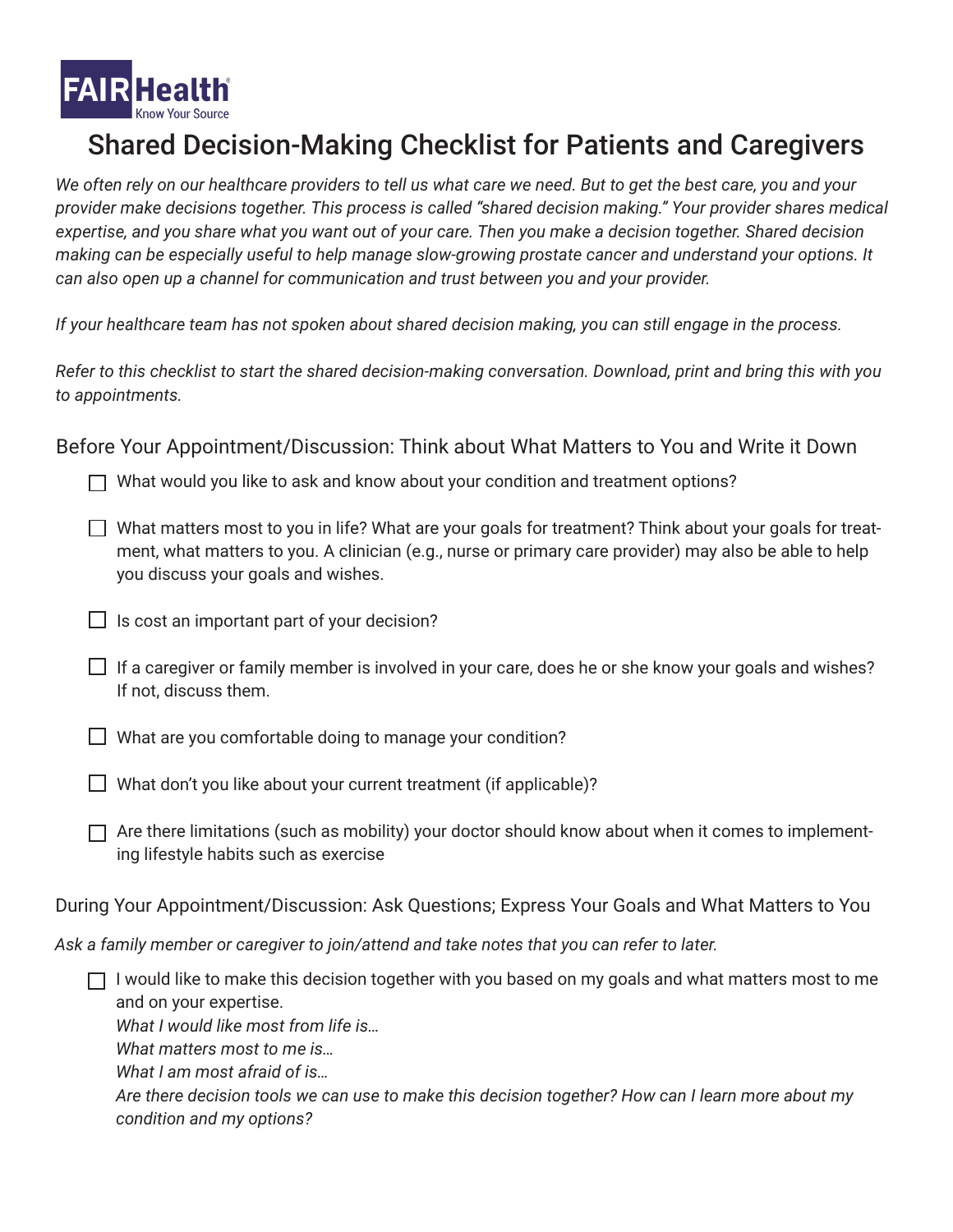- $\Box$  Will these treatments cure my problem, or just manage it?
- $\Box$  What are the benefits of each option?
- $\Box$  What are the risks to me if I choose this option?
- What will I have to change about my lifestyle if I choose each of these treatment options?
- $\Box$  What sort of time commitment will each of these treatments require? How often will I have to come in for tests and/or procedures?
- $\Box$  What if I don't want to do anything?
- $\Box$  What are the costs associated with each of the options? Whom can I speak with to learn more about the treatments and how I can pay for them?
- $\Box$  For my specific goals and condition, what would be my best options?
- $\Box$  Are there lifestyle habits that you recommend (nutritional changes, exercise)?
- $\Box$  Is exercise good for my condition? How can I still exercise if I don't have time/money for a gym or if my joints hurt?
- $\Box$  How much exercise is "enough" to reduce symptoms?
- $\Box$  Will my insurance pay for or subsidize a gym membership?
- $\Box$  Can I use a gym safely even with COVID-19?
- $\Box$  How often do I need to take insulin? How much insulin do I need to take per dose? Where can I buy insulin? How much does insulin cost?
- $\Box$  Are there any less invasive ways to administer insulin?
- $\Box$  Are there any other medications that help treat diabetes other than/instead of insulin?
- $\Box$  Are there support groups I can join for people with diabetes?
- $\Box$  I don't understand. Can you explain this to me a different way?
- $\Box$  Can I contact you with questions?
- $\Box$  Can you give this information to me in writing?
- $\Box$  Is my decision between treatment options time-sensitive, or can I wait and think it over?
- $\Box$  What are the next steps?